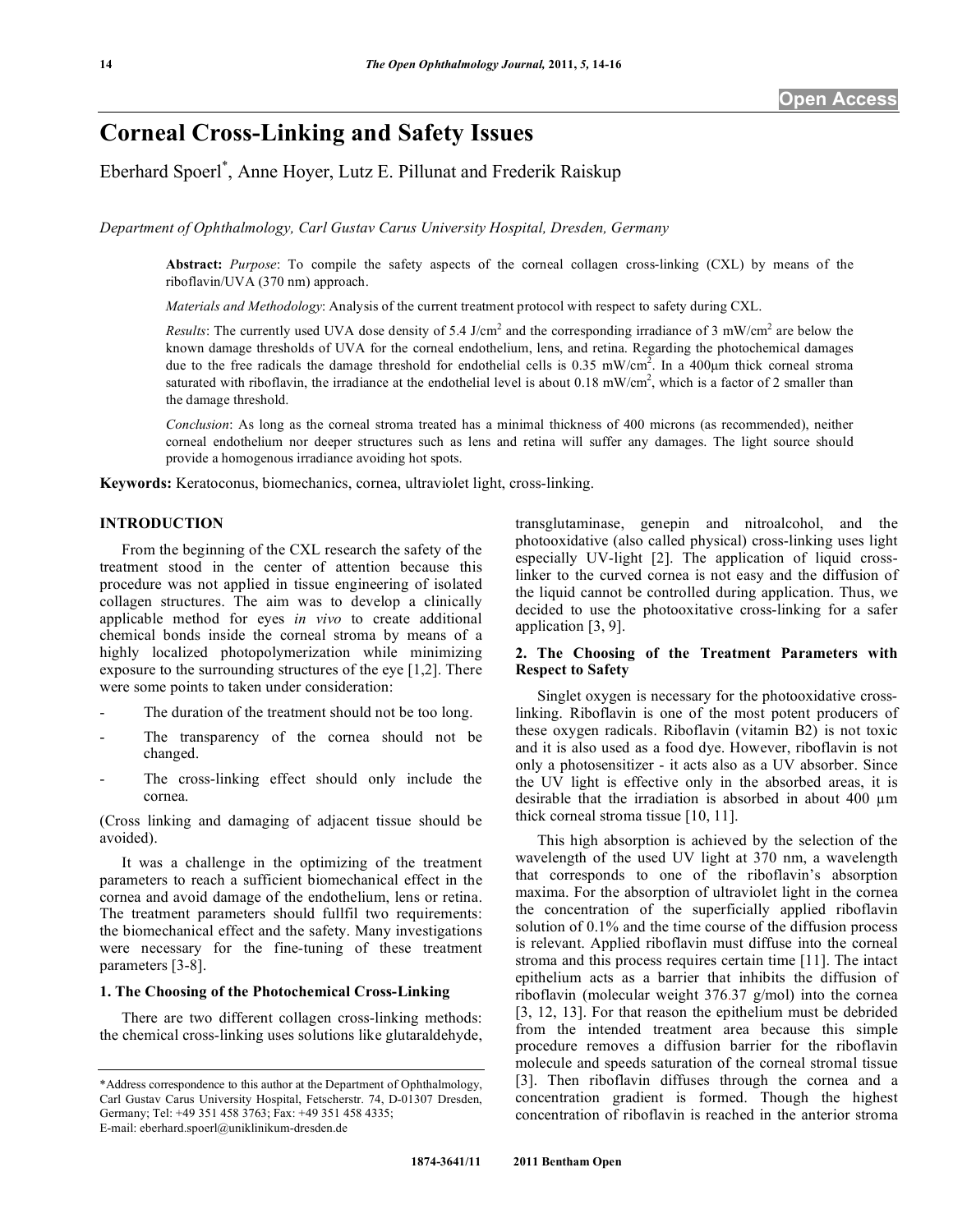[14], however after 20-30 min a sufficient concentration is reached also in the posterior stroma [11]. As a result only a small part of the UV penetrates through the cornea and thus deeper ocular structures like lens or retina are protected from the potential hazards of free radical formation. After the riboflavin has traversed the cornea, it enters into the anterior chamber. The aqueous humour without riboflavin does not have any relevant absorption at 370 nm but clinically it starts to stain after about 5 min of surface exposure to riboflavin. By means of slit lamp inspection using blue light the surgeon has to assure that riboflavin has appeared in the anterior chamber before the UV-irradiation has started [15]. The yellow staining of the anterior chamber serves as a safety feature, indicating that the riboflavin has penetrated the cornea and the cornea is thoroughly saturated. Only a circular area of 8 mm in diameter is then exposed to UVlight with a wavelength of  $370 \pm 5$  nm and an irradiance of 3  $mW/cm<sup>2</sup>$  for a total time of 30 min. This corresponds to a total dose of 3.4 J (J = Joule) or a total dose density of  $5.4$ J/cm<sup>2</sup> to the cornea. Lambert-Beer's law yields a reduction of the irradiance due to absorption in a 400 μm-thick stroma satured with riboflavin (Fig. **1**). Therefore, due to the additional riboflavin shielding all structures behind the corneal stroma including the cornea endothelium, anterior chamber, iris, lens, and retina are theoretically exposed to a residual UV-dose density that is less than  $1$  J/cm<sup>2</sup> as recommended by the UV-guidelines [11, 16].

 The aim in the biomechnical effect is to reach a stiffness of the keratoconic cornea similar to the normal one. The stiffness of the keratoconic cornea is about 70% of a healthy cornea [17]. It was not our aim to harden the cornea extremly and to convert it in a non-physiological range. For that reason we choose a low irradiance of  $3 \text{ mW/cm}^2$  for  $30 \text{ m}$ minutes. Thus, we increase the stability of the cornea and the cross-linked collagen network allowing keratocyte repopulation [18, 19]. The strong cross-linked collagen inhibits the repopulation of cells [20].

#### **3. Design of a Light Source with Respect to Safety**

 All the above safety considerations are based on an irradiance that is homogenous within the field of UVAapplication. However, if optical inhomogenities such as hot spots are present the damage thresholds may be exceeded locally leading to localized endothelial damage although the average irradiance may be less than  $3mW/cm<sup>2</sup>$ . Therefore, clinically used light sources must guarantee a perfect homogenity of the irradiance across the beamed area.

 The UV illumination system was designed based on ultraviolet LEDs with a peak emmitance at 365 nm. A beam path according to Koehler [21] is focused through a variable diaphragm onto the corneal surface with a special beam homogenizing micro structure [22] in order to ensure homogenity of illumination on the cornea. In the optical design according to Koehler the UV light diaphragm is imaged onto the corneal front surface and as a consequence is the UV light that is focused on the front surface of the cornea strongly scattered in the ocular media behind the cornea. Thus the safety considerations are fully applied and the real radiant exposures in the eye are probably even lower. In order to obtain an estimate of the real intraocular illumination intensities during treatments using the presented homogenizing UV light source, the radiant exposure was experimentally measured in the retinal plane of porcines eyes [23].

## **4. Prevention of the Corneal Endothelium Damage**

 The photopolymerization process inducing additional cross-links in the corneal stroma is carried out by free radicals mediated by the riboflavin irradiated with UV-light. Such radicals can create cell damages that may be tolerable in keratocytes population but not in the corneal endothelium. The cytotoxicity of the riboflavin/UVA treatment on keratocytes and endothelium cells was studied by Wollensak and coworkers and the cytotoxic threshold of the UVA/Riboflavin for endothelial cells and keratocytes was



**Fig. (1).** Safety aspects of corneal cross-linking with riboflavin and UVA.